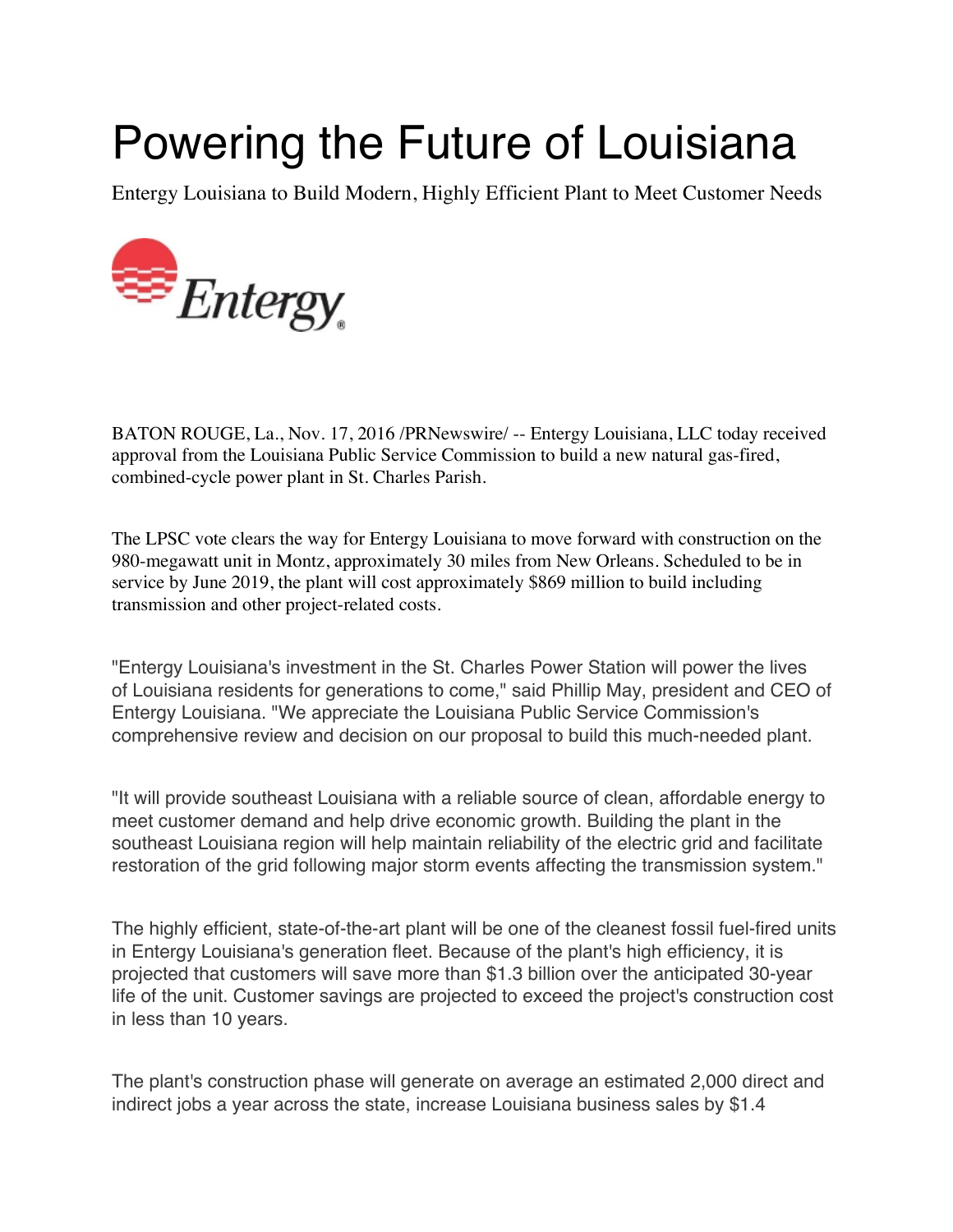billion and grow household earnings by \$476.8 million, according to an analysis by Louisianaeconomist Dr. Loren Scott.

Entergy Louisiana will employ approximately 27 people to operate the plant.

Entergy Louisiana decided to build the unit after evaluating it against other options submitted through a 2014 request for proposals for power resources to supply southeast Louisiana. An independent monitor oversaw the procurement and selection process, which was conducted in consultation with LPSC staff.

"We are committed to meeting our customers' power needs 24 hours a day, seven days a week. A modern, efficient unit like the St. Charles Power Station is needed in the southeast Louisiana region to maintain reliability as our existing generation fleet ages," May said.

Apart from Ninemile Point Unit 6, which was completed in December 2014, the average age of Entergy Louisiana's existing fossil generation units in southeast Louisiana is more than 40 years.

Entergy Louisiana, LLC provides electric service to more than one million Louisiana customers. Additionally, the company provides natural gas service to nearly 93,000 customers in the greater Baton Rouge area. With operations in southern, central and northeastern Louisiana, the company is a subsidiary of Entergy Corporation.

Entergy Corporation (NYSE: ETR) is an integrated energy company engaged primarily in electric power production and retail distribution operations. Entergy owns and operates power plants with approximately 30,000 megawatts of electric generating capacity, including nearly 10,000 megawatts of nuclear power. Entergy delivers electricity to 2.8 million utility customers in Arkansas, Louisiana, Mississippi and Texas. Entergy has annual revenues of approximately \$11.5 billion and more than 13,000 employees.

> entergylouisiana.com facebook.com/EntergyLA Twitter: @EntergyLA

Logo - http://photos.prnewswire.com/prnh/20120913/MM74349LOGO